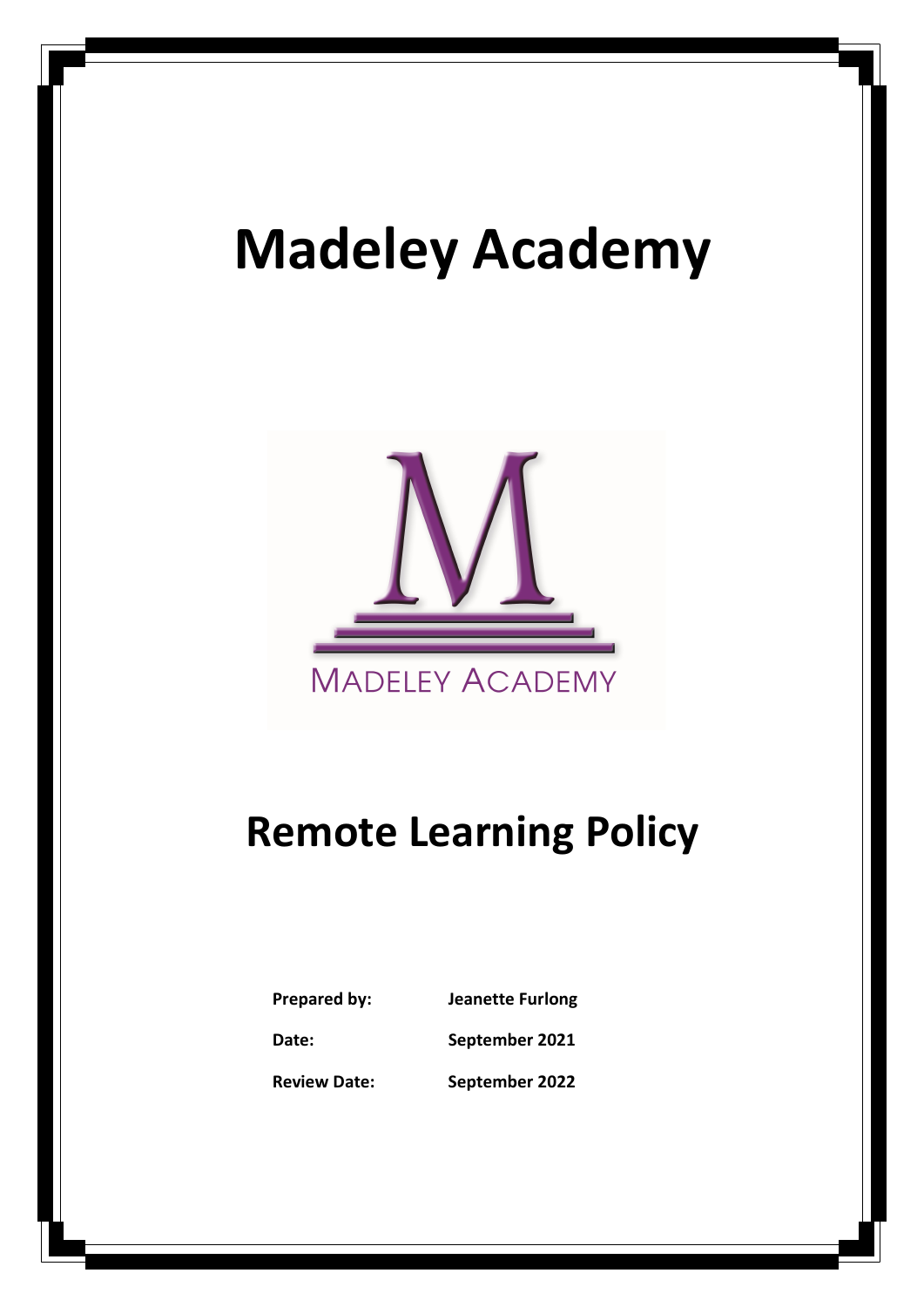

#### Aims

This remote learning policy aims to:

- Ensure that students will have access to work that allows them to continue academic studies while at home in the event of any authorised Covid-related absence
- Ensure consistency in the approach to remote learning for students who are not in the Academy due to Covid-19 related reasons
- Set out expectations for all members of the Academy community with regards to remote learning

#### Introduction and Scope

Madeley Academy is committed to providing continuity of education to its learners in the case of any Covid-19 related absence. From September 2021 and following government guidance, it is anticipated that Covid-related absence will be for individual students having to self-isolate due to a positive test result. Consequently, a personalised approach to remote learning will be used and the main point of contact with staff at the Academy is the student's Academy email. This will then be used to support students in undertaking work at home and may point to the other resources available for home learning such as Microsoft Teams software or the Mathswatch programme.

Remote Learning refers to the provision of work, teacher support, assessment and feedback between teachers and students in the event that normal lessons are unable to be delivered face-to-face. The aim is to enable students to access a broad and ambitious curriculum remotely to facilitate their on-going education and to minimise the impact of any form of closure on their educational progress.

In the context of the Covid-19 pandemic, this policy applies to students unable to attend the Academy due to a period of advised self-isolation or in the event of a student rota system being implemented or a period of Academy closure. We will adapt our system in line with the changing national picture and government guidance. All students are expected to attend the Academy in line with current government guidance. In the event of any closure, please refer to the Academy website for updates.

#### Learning Remotely

All students have an Academy email address and can link to their Academy user area remotely via the Virtual Office system which can be accessed directly from the Academy website or via the following link https://vpn.madeleyacademy.com. Students have been issued with guidance on this system and given advice on ways of working.

Microsoft Teams software has been introduced which is their main learning platform to enable the sharing of resources between staff and students in the Academy. This enables staff to post the planned curriculum resources, to assess students' work and to track student progress. In Maths, Years 7 to 11 students will continue to work and communicate with staff via the Mathswatch learning platform and guidance is available in their exercise books https://vle.mathswatch.co.uk/vle

Progress Point reports will be issued electronically to parents in line with published deadlines.

Due to the social context of the Academy, we are also aware of the need to not rely wholly on ICT-based systems for remote learning. To this end, all students have been equipped with paper-based resources to enable them to continue working at home including online textbooks and stationery. All subjects have shared medium term schemes of work with students and any student who is self-isolating can support their home study with the high quality national resources such as the video tutorials form the Oak Academy website or BBC Bitesize resources.

The extent to which different methods of instruction are employed is likely to be determined by the nature of the subject and we anticipate that students will be absent for no more than a 10 day period. The Academy reserves the right to vary the range of methods used to provide remote learning tasks, feedback and interaction, based on the particular circumstances of the absence, the changing local/national picture and our experience.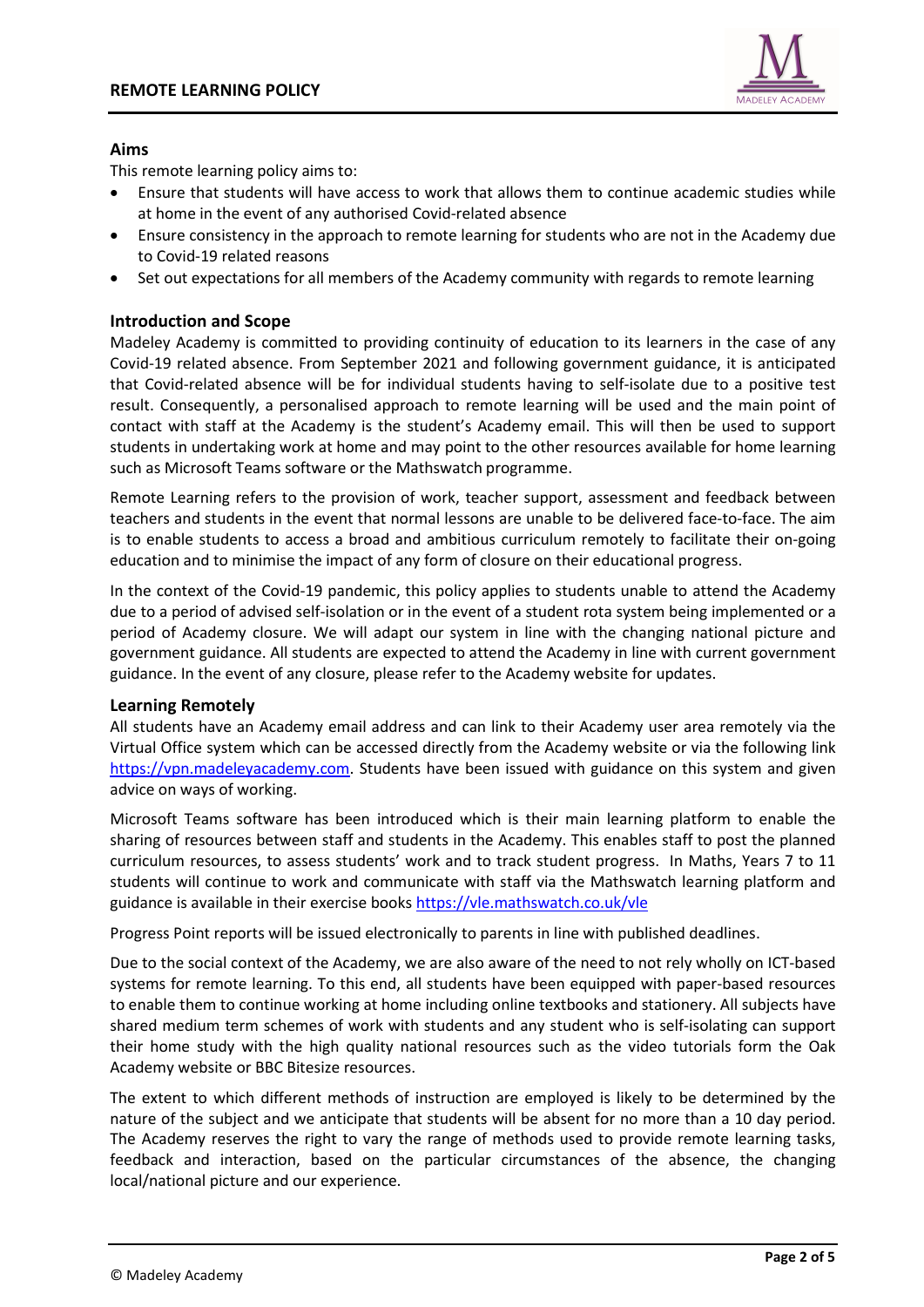

Under normal circumstances, not all pieces of work are formally assessed by teachers and this would continue to be the case with any remote learning. Given the nature of the tasks, the type of feedback teachers can provide may not have the same format as marking an exercise book. The Academy assesses students' work on a three week cycle and therefore, it is likely that a student who is self-isolating will have their worked assessed upon return. Teachers are encouraged to ensure, when they set assessed work, that it is designed in such a way that meaningful feedback may be provided. Possible methods may include:

- Providing whole class feedback rather than feedback on individual pieces of work this is an effective way of providing feedback, supported by findings from educational research
- Using the "Comments" function on online documents
- Sending a direct email to learners with specific feedback/targets

Whilst we aim for all students to remain in the Academy, we are also well-prepared to help them learn at home if they need to self-isolate or if the Academy is subject to any form of closure. Students who are self-isolating at home and who are well, will be directed by staff via email as to which work to complete. Year Managers will maintain an overview of these students to ensure a coordinated response and should be the first point of contact for any support.

#### Expectations of staff

- To read the Top Tips for Remote Learning document https://www.madeleyacademy.com/Uploads/documents/top\_tips\_teachers.pdf
- To ensure work is set in line with the scheme of work and is set in a timely fashion with links to relevant resources. Middle Leaders will oversee the departmental resources
- Assessment opportunities and feedback are built into the work in line with the relevant Academy policies
- Any student queries are dealt with in a timely manner
- Staff only collect, use or share personal data as part of the remote learning system and for Academy-related work issues. Staff should hold as little data as possible
- Concerns over non-completion of work are raised initially with both the parent and the Personal Tutor. Ongoing concerns are then raised with the Year Manager
- Safeguarding matters are considered in all communications and concerns are raised in line with Academy policy
- If teachers require support with any aspects of remote learning, they are encouraged to consult their line managers or the Senior Leadership team.
- If staff are required to self-isolate and are well, they must report this absence in a timely manner and liaise with the line manager over setting work for classes

#### Expectations of students

- Students to read the Top Tips for Remote Learning guide https://www.madeleyacademy.com/Uploads/documents/top\_tips\_students.pdf
- Students, if well, will complete all work set for them by the deadlines
- Students will look at the overview of topics issued by the staff to make sure they keep on track (these may be stuck into exercise books)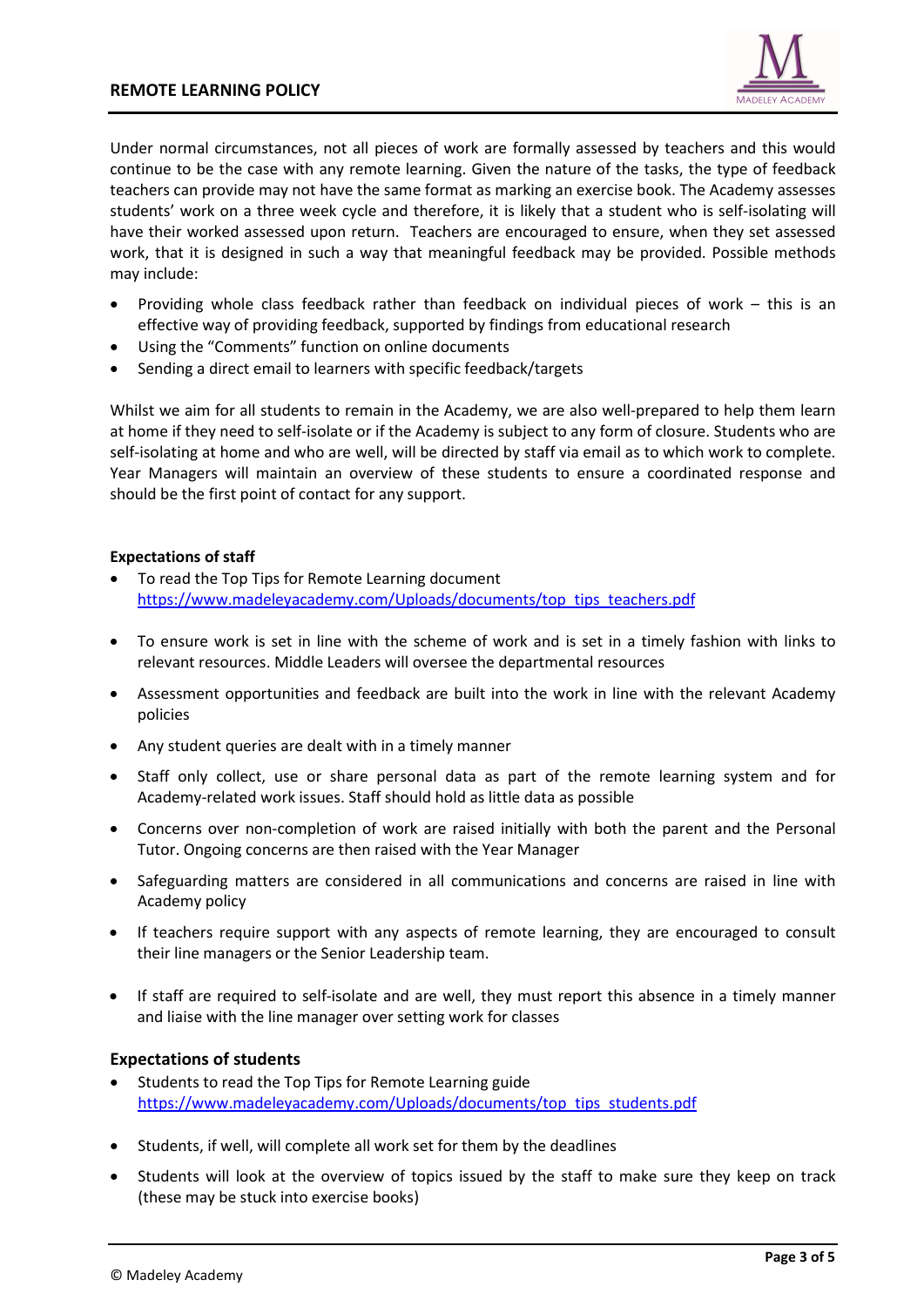

- Students will check emails regularly and communicate with staff in a professional manner when seeking support or submitting work
- Students will ask staff for help if they have difficulties with the work or need any support
- Any ICT issues should be reported to ithelpdesk@madeleyacademy.com and any issues should be sent to the Year Manager

#### Expectations of parents

- Parents should read the Top Tips for Remote Learning guide to familiarise themselves with relevant issues https://www.madeleyacademy.com/Uploads/documents/top\_tips\_parents.pdf
- Parents are expected to encourage and support their children's work including: finding an appropriate place to work, checking that set work is completed and submitted on time
- Parents should contact the Year Manager within Academy hours if there are any concerns or if support is required
- If students are unwell and unable to work, parents need to inform the Attendance Team either via the attendance hotline 01952 527715 or via email attendance@madeleyacademy.com.

#### Safeguarding and Pastoral Support

Students will be able to communicate with teachers via the Academy email and this communication should be professional and formal and should take place during normal Academy hours of 8.15am to 4.15pm.

If creating their own videos, staff should pre-record visual learning material and publish it in advance saving it on the planet estream resource area. For live learning, staff should link students to the published video resources such as those available on the Oak Academy and BBC Bitesize websites. In the rare event that staff need to communicate in a real-time format, permission must be sought from line managers and safeguarding guidelines must be adhered to. Communication should only be by formal Academy channels outlined above. No 1 to 1 sessions should take place and recordings should be taken of any approved group sessions to form a record.

Students should only communicate with staff via their Academy emails or on the Microsoft Teams platform. This should be polite and work-related and should be within normal Academy hours. The use of personal accounts or third party messaging software (eg WhatsApp or gmail accounts) is strictly prohibited. Private email addresses must not be used by staff or students.

Pastoral Support will be available from the Personal Tutor, the subject teachers and the Year Managers – please refer to their contact emails below. RSE resources are also available on Microsoft Teams to support students' well-being.

| To access your emails<br>remotely                                      | https://mobile.madeleyacademy.com                                                                    |
|------------------------------------------------------------------------|------------------------------------------------------------------------------------------------------|
| <b>Guide to accessing your</b><br>Academy user area and<br>shared area | https://www.madeleyacademy.com/Uploads/documents/Useful%20Doc<br>uments/Remote%20Working%20Staff.pdf |
| To access Office 365 or<br>download a copy at home                     | www.office.com                                                                                       |
| <b>Accessing Microsoft Teams</b>                                       | https://teams.microsoft.com/                                                                         |
| <b>Student Help guide for</b><br><b>Microsoft Teams</b>                | http://ma-estream/View.aspx?id=4879~4C~F9pKz6xy                                                      |

#### Important Links and Support